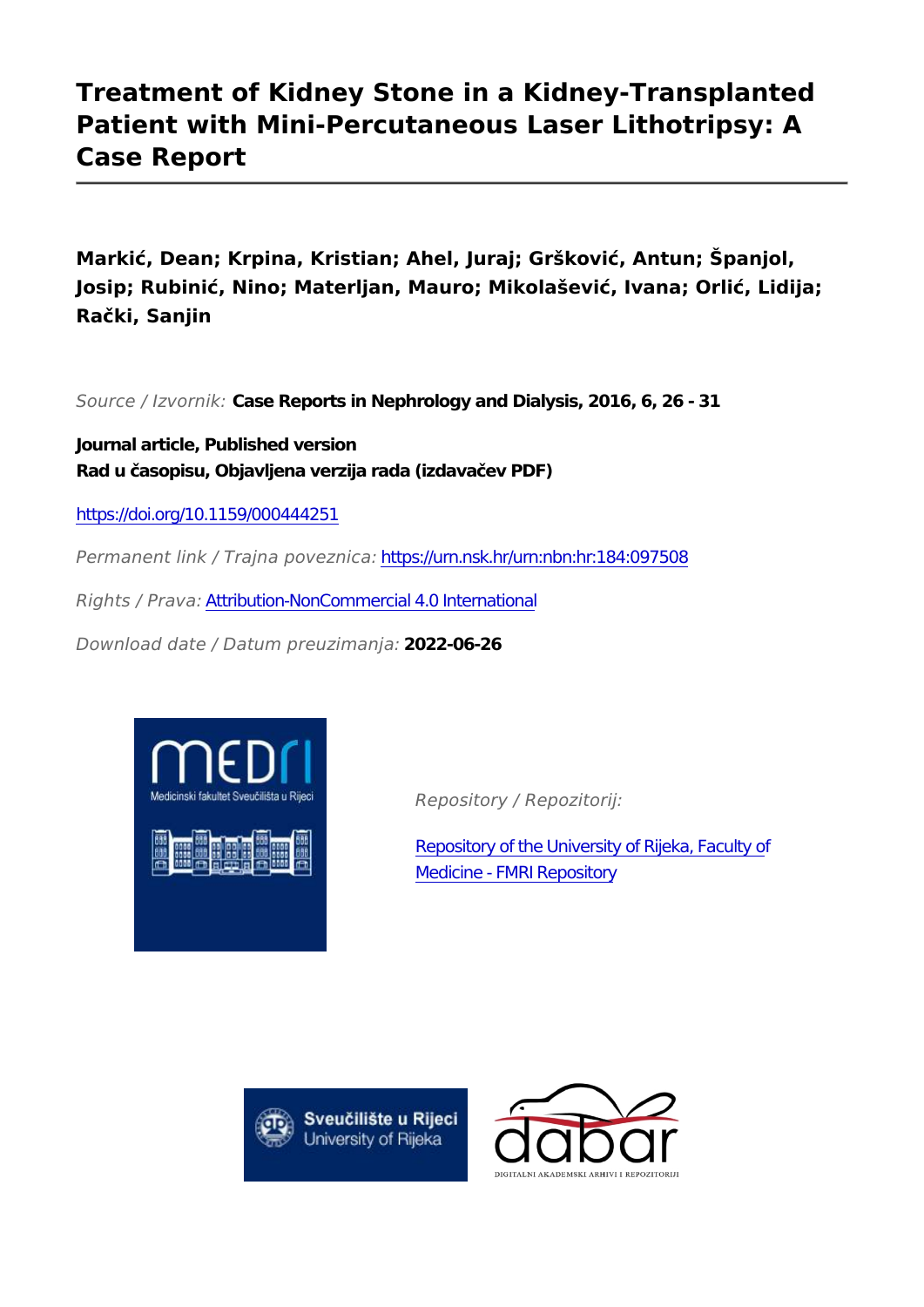### **Case Reports in Nephrology** and Dialysis

Case Rep Nephrol Dial 2016;6:26–31

DOI: [10.1159/000444251](http://dx.doi.org/10.1159%2F000444251) Published online: March 2, 2016

© 2016 The Author(s) Published by S. Karger AG, Basel 2296‒9705/16/0061‒0026\$39.50/0 www.karger.com/cnd



This article is licensed under the Creative Commons Attribution-NonCommercial 4.0 International License (CC BY-NC) (http://www.karger.com/Services/OpenAccessLicense). Usage and distribution for commercial purposes requires written permission.

# **Treatment of Kidney Stone in a Kidney-Transplanted Patient with Mini-Percutaneous Laser Lithotripsy: A Case Report**

Dean Markić<sup>a</sup> Kristian Krpina<sup>a</sup> Juraj Ahel<sup>a</sup> Antun Gršković<sup>a</sup> Josip Španjol<sup>a</sup> Nino Rubinić<sup>a</sup> Mauro Materljan<sup>a</sup> Ivana Mikolašević<sup>b</sup> Lidija Orlić<sup>b</sup> Sanjin Rački<sup>b</sup>

Departments of <sup>a</sup>Urology and <sup>b</sup>Nephrology and Dialysis, University Hospital Rijeka, Rijeka, Croatia

#### **Key Words**

Mini-percutaneous nephrolithotripsy · Renal transplantation · Living donor · Nephrolithiasis

#### **Abstract**

We report a case of a kidney-transplanted patient with urolithiasis treated with minipercutaneous laser lithotripsy. The patient presented with renal dysfunction and graft hydronephrosis. Diagnostic procedures revealed ureterolithiasis as a cause of obstruction, and percutaneous nephrostomy was inserted as a temporary solution. Before surgery, the stone migrated to the renal pelvis. Mini-percutaneous laser lithotripsy was successfully performed, and during surgery, all stone fragments were removed. Six months after successful treatment, the patient has good functioning and stone-free graft.  $\circ$  2016 The Author(s)

Published by S. Karger AG, Basel

#### **Introduction**

Kidney transplantation is the treatment of choice for patients with end-stage renal disease because it offers prolonged survival and better quality of life [1]. Nephrolithiasis in a transplanted kidney is an uncommon complication, with an incidence reported from 0.2 to 1.7% [2]. The most frequent causes of stone formation after kidney transplantation are hyperparathyroidism, ureteral obstruction, chronic urinary stasis, foreign body (specially nonabsorbable suture material), vesicoureteral reflux, metabolic diseases (gout, hyperoxalu-



Dean Markić Department of Urology, University Hospital Rijeka Tome Strižića 3 HR–51000 Rijeka (Croatia) E-Mail dean.markic@ri.htnet.hr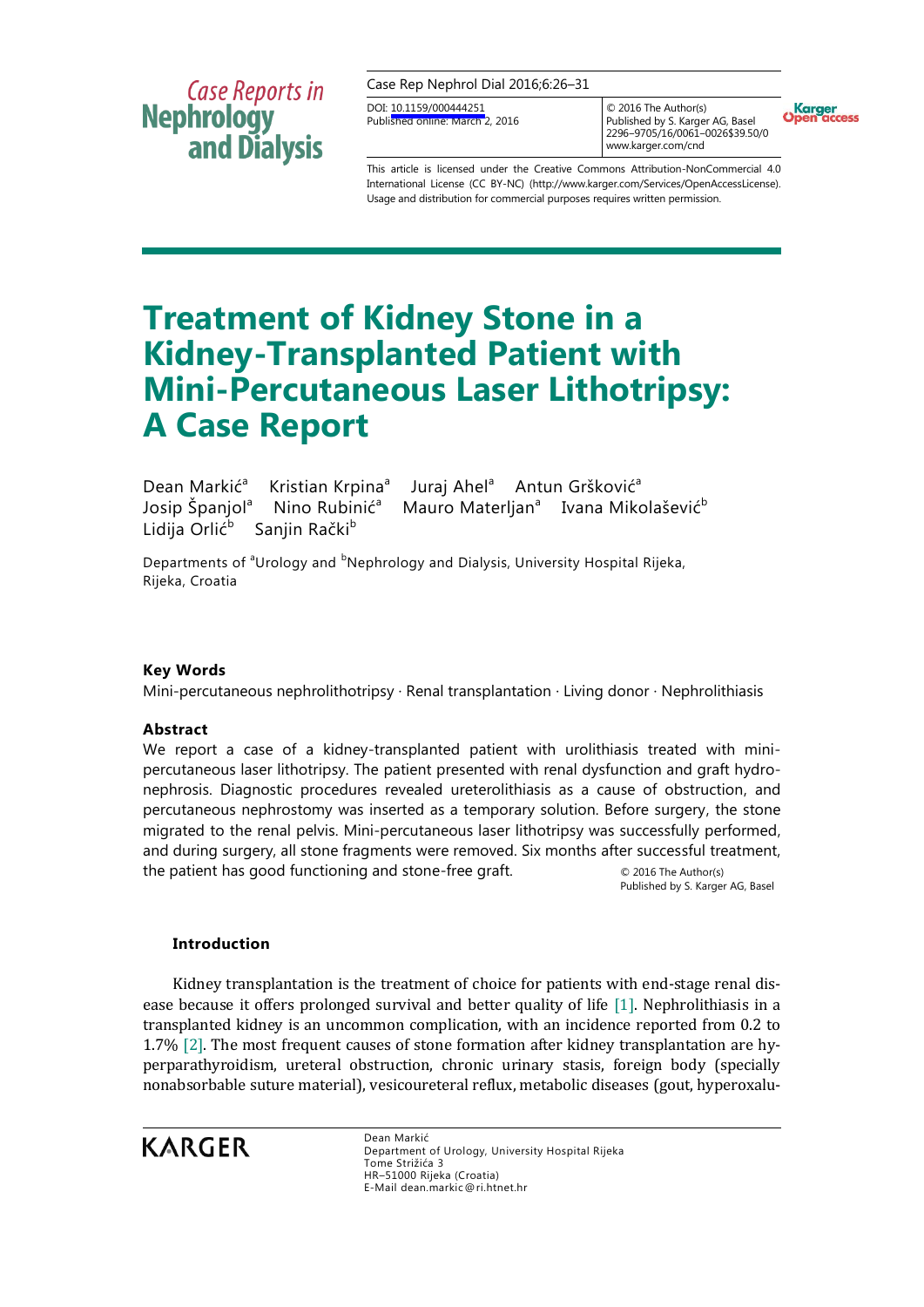| Case Rep Nephrol Dial 2016;6:26-31 |                                                                              |
|------------------------------------|------------------------------------------------------------------------------|
| DOI: 10.1159/000444251             | © 2016 The Author(s). Published by S. Karger AG, Basel<br>www.karger.com/cnd |

Markić et al.: Treatment of Kidney Stone in a Kidney-Transplanted Patient with Mini-Percutaneous Laser Lithotripsy: A Case Report

ria) and preexisting stone in a donor kidney [3]. Immunosuppressive medications, particularly cyclosporine, increase urine concentration and serum and urine uric acid levels, which may promote stone formation. Stones are more frequently found in female patients. Kidney stones are more common than ureteral stones. The treatment of these patients is challenging due to immunosuppressive drugs used, usually altered renal function, altered renal innervation that masks the typical presenting symptoms, and disturbed anatomy (specially ureterovesical junction).

Management of urolithiasis in transplanted patients is similar to that in the general population and includes active surveillance, extracorporeal shock-wave lithotripsy (ESWL), percutaneous nephrolithotripsy (PCNL), ureteroscopy and open surgery [4, 5]. In this report, we describe a patient with kidney transplantation and nephrolithiasis treated with PCNL using smaller instruments (mini-PCNL).

#### **Case Report**

**Case Reports in** 

and Dialysis

**Nephrology** 

A 30-year-old man with a transplanted kidney and urolithiasis was admitted to our hospital for mini-PCNL. Nineteen years ago, the patient had received a kidney transplant from a living donor (mother). The cause of end-stage renal disease was obstructive uropathy caused by posterior urethral valves. He has had multiple operations in his childhood including bladder augmentation with large bowel. The kidney was transplanted in the right iliac fossa, and the ureter was anastomosed on the augmented part of the bladder. After transplantation, immunosuppression was started with cyclosporine, azathioprine and prednisolone. The further postoperative clinical course was eventless, and the function of the transplanted kidney was excellent during follow-up.

Three weeks before admission, he became febrile and oliguric. Ultrasonography revealed graft hydronephrosis, and laboratory exams showed elevated renal function with urea 11.0 mmol/l and creatinine 447 μmol/l. X-ray showed a suspected stone in the pelvis, and percutaneous nephrostomy was inserted. Antegrade pyelography confirmed the stone in the proximal ureter. Proteus mirabilis was isolated from the urine culture, and targeted therapy (ceftriaxon) was implemented. After 2 days, the patient became afebrile, and his laboratory exams became normal. On control X-ray, migration of the stone from the proximal ureter to the renal pelvis was noticed (fig. 1). The patient was prepared for mini-PCNL.

The mini-PCNL treatment was carried out in the supine position and general anesthesia. We used the previously performed percutaneous nephrostomy as a guide for dilation. The hydrophilic guide wire with floppy tip was inserted into the pelvicalyceal system through the nephrostomy. After putting the guide wire through the nephrostomy, the nephrostomy was removed. The skin incision was made along the guide wire, and dilatation was performed using a single metal dilator using the one-step bougie technique. Via this dilator, the suitable 15/16-Ch operating sheath (Karl Storz, Tuttlingen, Germany) was placed in the renal pelvicalyceal system. Dilation and advancement of the operating sheath was accomplished under X-ray control. A mini-nephroscope (instrument sheath diameter 12 Ch with 6.7 Ch working channel; Karl Storz) was introduced through the operating sheath. The stone was visualized in the renal pelvis (fig. 2). Holmium:YAG laser lithotripsy using 365 µm laser fibers was performed (Calculase II SCB, Karl Storz) using an appropriate energy level. Stone fragments were removed with graspers. Also, the hydrodynamic effect of the specially designed sheath allowed evacuations of fragmented stones between the sheath and nephroscope and without additional intrarenal pressure elevation. Antegrade placement of a ureteral stent was unsuccessful, and a temporary percutaneous nephrostomy was positioned in

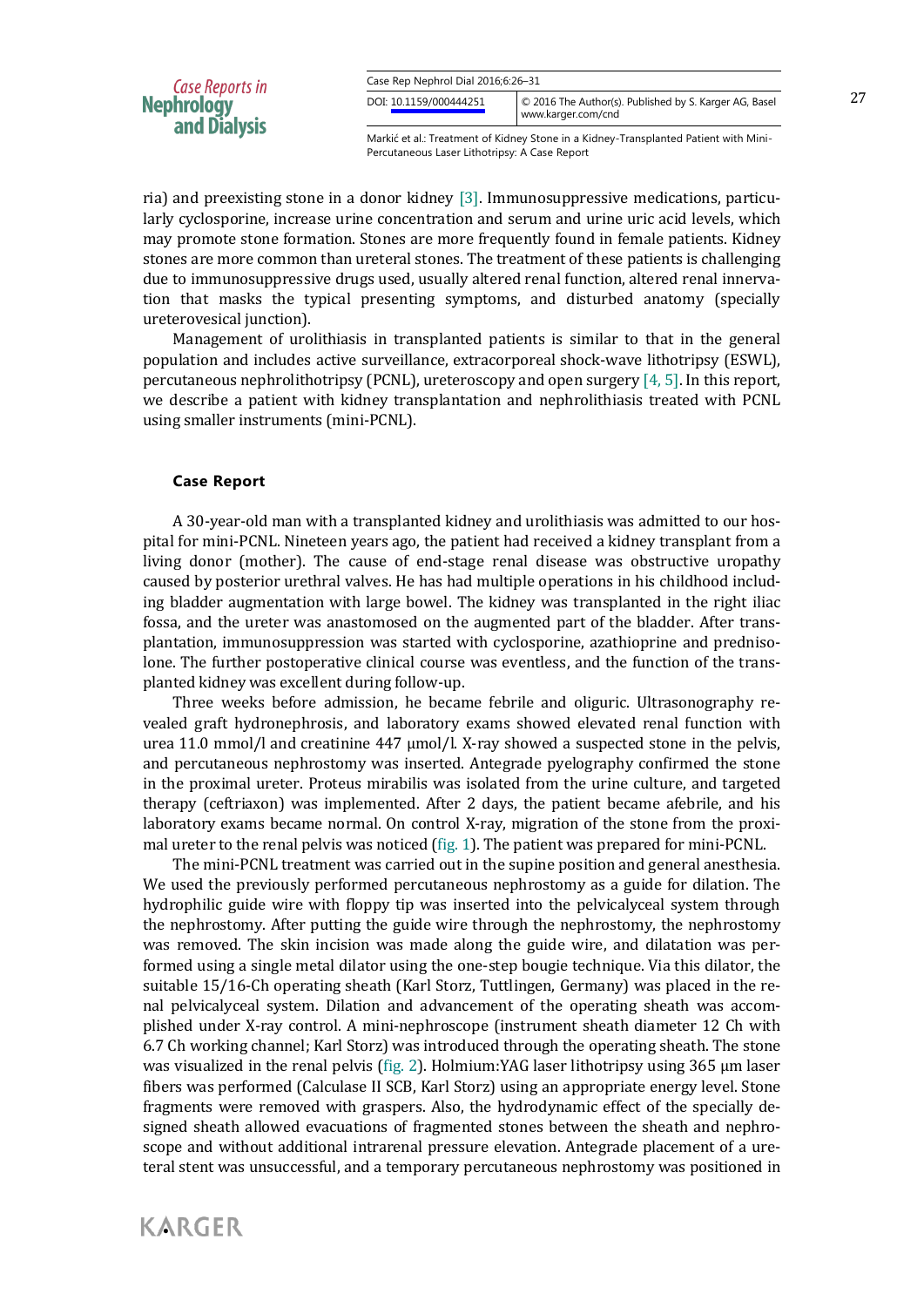|                   | <b>Case Reports in</b> |
|-------------------|------------------------|
| <b>Nephrology</b> |                        |
|                   | and Dialysis           |

| Case Rep Nephrol Dial 2016;6:26-31 |                                                                              |
|------------------------------------|------------------------------------------------------------------------------|
| DOI: 10.1159/000444251             | © 2016 The Author(s). Published by S. Karger AG, Basel<br>www.karger.com/cnd |

Markić et al.: Treatment of Kidney Stone in a Kidney-Transplanted Patient with Mini-Percutaneous Laser Lithotripsy: A Case Report

the renal pelvis (fig. 3). The postoperative course was uneventful. The stone analyses showed that it was mixed from calcium oxalate and calcium phosphate. Six months after mini-PCNL, kidney function parameters were normal, and the graft is stone free.

#### **Discussion**

Renal colic is typically a symptom of urolithiasis. Since allografted kidney and ureter are denervated, transplanted patients do not have pain. The stone is usually found during routine ultrasonography or in diagnostic procedures of other complications such as fever, infection, hematuria and renal dysfunction [4]. In our patient, renal dysfunction led the clinician to perform ultrasonography, which revealed graft hydronephrosis. Another more sophisticated and accurate method for the detection of stone is computerized tomography.

In case of renal obstruction, as in our patient, resolving the obstruction is the primary aim. After revealing the obstruction, definitive stone management must be performed. Resolving the stone with open surgery is the traditional method. However, open surgical procedure has a many disadvantages: preparation of kidney and ureter is very difficult due to their adherence to adjacent tissue, potentially postoperative complications such as infection may occur, urinary fistula are difficult to overcome, the postoperative pain is increased and the patient's recovery is slow. To overcome these negative sides of open surgery, minimally invasive methods have become the standard of care in most patients with urolithiasis both in general patients and transplanted patients [4]. Also, laparoscopy can be used in the management of complex stone cases.

ESWL is a valuable, noninvasive method for stone management, but some limitations exist in transplanted patients. Difficult localization of the stone due to overlying bony pelvis may represent a limiting factor for ESWL, and the shock wave can be blocked by pelvic bones. Also, after treatment, the stone fragment must pass through ureterovesical junction, which can be demanding. About 60% of patients treated with ESWL needed multiple sessions. Usually, ESWL is a reasonable treatment for calculi smaller than 1.5 cm.

Another possibility is ureteroscopy, but this is a technically challenging intervention in kidney transplants, because of the mostly difficult cannulation of the ureterovesical anastomosis. Ureterovesical anastomosis is usually located at the bladder apex, making ureteral intubation and entry in the ureter very difficult. For example, in one study, successful intubation was performed in only 37.5% patients [6]. Flexible ureteroscopy is recommended for adequate access and desintegration of calculi and can be done by electrohydraulic lithotripsy, ultrasonic lithotripsy or holmium laser in the ureter and kidney, with a success rate of 67–100% [4].

PCNL, in the general population, is recommended as the therapy of choice for large renal calculi (<20 mm) and also for smaller stones (10–20 mm) unsuitable for ESWL. Stone-free rates following PCNL have been reported, which range from 76–98% [7]. However, PCNL is still a challenging procedure and can be associated with significant complications. To decrease morbidity associated with larger instruments like blood loss, postoperative pain and potential renal damage, a modification of the technique of standard PCNL has been developed. This is performed with a miniature endoscope via a small percutaneous tract (11–20 Ch) and was named minimally invasive PCNL or mini-PCNL. Usually, the term mini-PCNL is used for operative sheaths below 20 Ch. The benefits of mini-PCNL are lower blood loss, increased intrarenal maneuverability, decreased postoperative pain and limited hospital stay. Limitations are the necessity to disintegrate stones into small enough fragments to fit through a reduced-size sheath, which results in longer operative times [7].

**KARGER**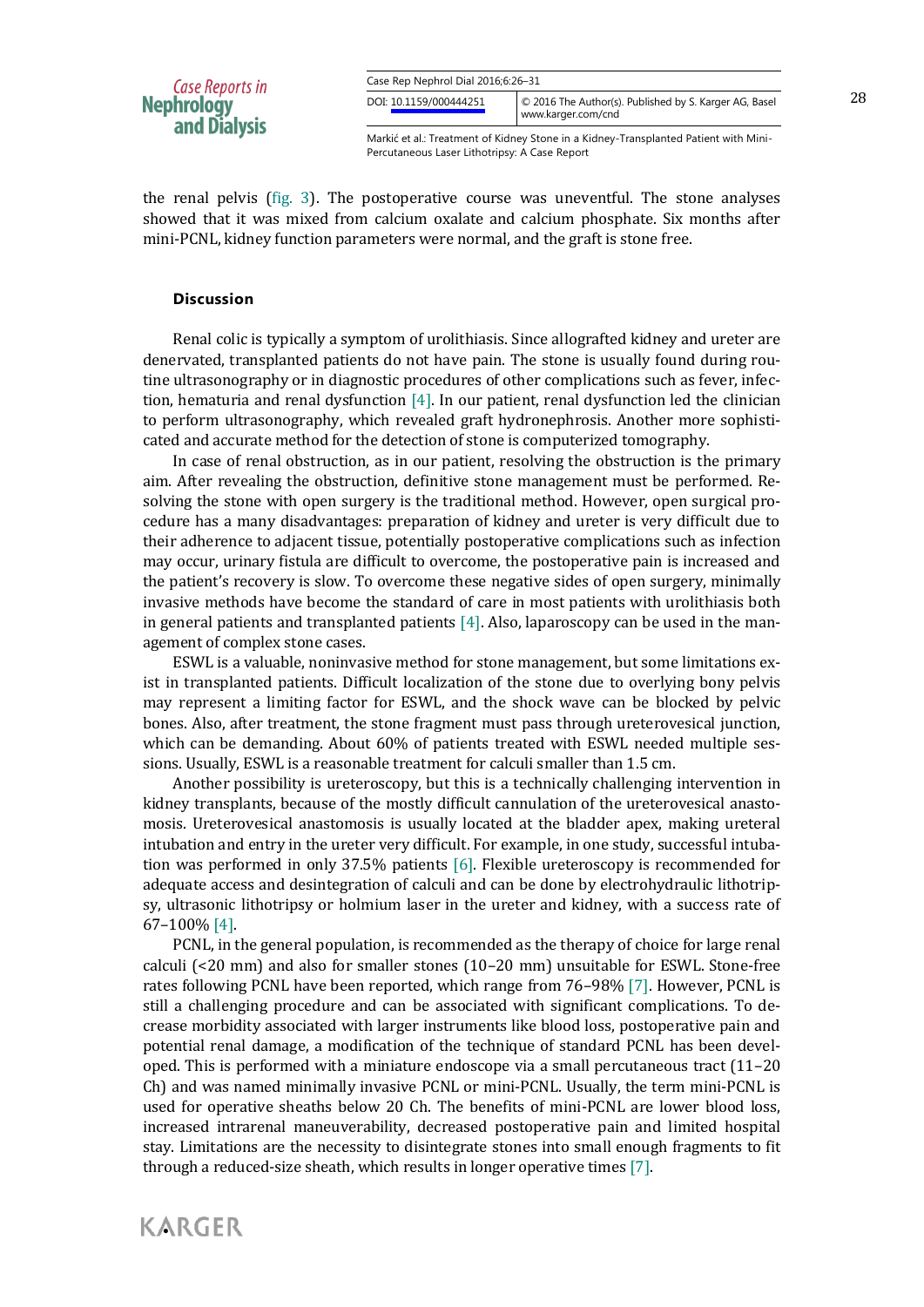| Case Rep Nephrol Dial 2016;6:26-31 |                                                                              |
|------------------------------------|------------------------------------------------------------------------------|
| DOI: 10.1159/000444251             | C 2016 The Author(s). Published by S. Karger AG, Basel<br>www.karger.com/cnd |

29

Markić et al.: Treatment of Kidney Stone in a Kidney-Transplanted Patient with Mini-Percutaneous Laser Lithotripsy: A Case Report

The first renal stone extraction through percutaneous access in a renal transplant patient was performed in 1982 [8]. Because of the relative superficial position of transplanted kidneys, percutaneous management is favored [9]. This is specially recommended in stones larger than 1.5 cm. Percutaneous removal of stones in a transplanted kidney has the best success rate, but it is an invasive procedure on a single functioning kidney.

Ji et al. [10] presented their experience with mini-percutaneous laser lithotripsy. They treated 11 patients with kidney allograft lithiasis using mini-PCNL. The stones ranged from 0.9–2.4 cm in diameter. The stones were successfully disintegrated using laser in all patients.

Compared to PCNL in the general population, the ultrasound-guided puncture of a transplanted kidney in the iliac fossa is a relatively simple procedure because the graft is situated just below the muscles of the anterior abdominal wall. Also, the distance from skin to kidney is small, and the dilation is also easier than in the general population. The important issue for transplanted patients is the extent of kidney damage because standard operative sheaths are 26–32 Ch in diameter compared to 15/16 Ch in mini-PCNL. It is obvious that mini-PCNL is a less invasive method with good efficacy for stone management. According to our limited experience and data from the literature, we believe that mini-PCNL can become a procedure of choice in transplanted patients with obstructive stones in the kidney and upper ureter.

#### **Statement of Ethics**

Subjects have given their informed consent.

#### **Disclosure Statement**

The authors of this case report have no conflicts of interest to disclose.

#### **References**

- 1 Wolfe RA, Ashby VB, Milford EL, Ojo AO, Ettenger RE, Agodoa LY, Held PJ, Port FK: Comparison of mortality in all patients on dialysis, patients on dialysis awaiting transplantation, and recipients of a first cadaveric transplant. N Engl J Med 1999;341:1725–1730.
- 2 Klingler HC, Kramer G, Lodde M, Marberger M: Urolithiasis in allograft kidneys. Urology 2002;5:344–348.
- 3 Van Gansebeke D, Zalcman M, Matos C, Simon J, Kinnaert P, Struyven J: Lithiasis complications of renal transplantation: the donor graft lithiasis concept. Urol Radiol 1985;7:157–160.
- 4 Challacombe B, Dasgupta P, Tiptaft R, Glass J, Koffman G, Goldsmith D, Khan MS: Multimodal management of urolithiasis in renal transplantation. BJU Int 2005;96:385–389.
- 5 Markić D, Valenčić M, Gršković A, Španjol J, Sotošek S, Fučkar Ž, Maričić A, Pavlović I, Budiselić B: Extracorporeal shockwave lithotripsy of ureteral stone in a patient with en bloc kidney transplantation: a case report. Transplant Proc 2011;43:2110–2112.
- 6 He ZH, Zeng GH, Yuan J, et al. Endoscopic techniques on treatment of upper urinary tract calculi in transplanted kidneys. J Clin Rehabil Tiss Eng Res 2011;15:9925–9927.
- $\triangleright$  7 Ferakis N, Stavropoulos M: Mini percutaneous nephrolithotomy in the treatment of renal and upper ureteral stones: lessons learned from a review of the literature. Urol Ann 2015;7:141–148.
- 8 Fisher MF, Haaga JR, Persky L, Eckel RE, Puma JL: Renal stone extraction through a percutaneous nephrostomy in a renal transplant patient. Radiology 1982;144:95–96.
- 9 Rifaioglu MM, Berger AD, Pengune W, Stoller ML: Percutaneous management of stones in transplanted kidneys. Urology 2008;72:508–512.
- 10 Ji ZG, Tian Y, Chen Q, Liu Z, Lin J, Wang JM, Ma LL, Guo HB, Tang YW, Xie ZL, Sun W, Zhang L: A retrospective study of minipercutaneous laser lithotripsy for treatment of allograft kidney lithiasis obstruction. Transplant Proc 2013;45:3298–3301.

**KARGER**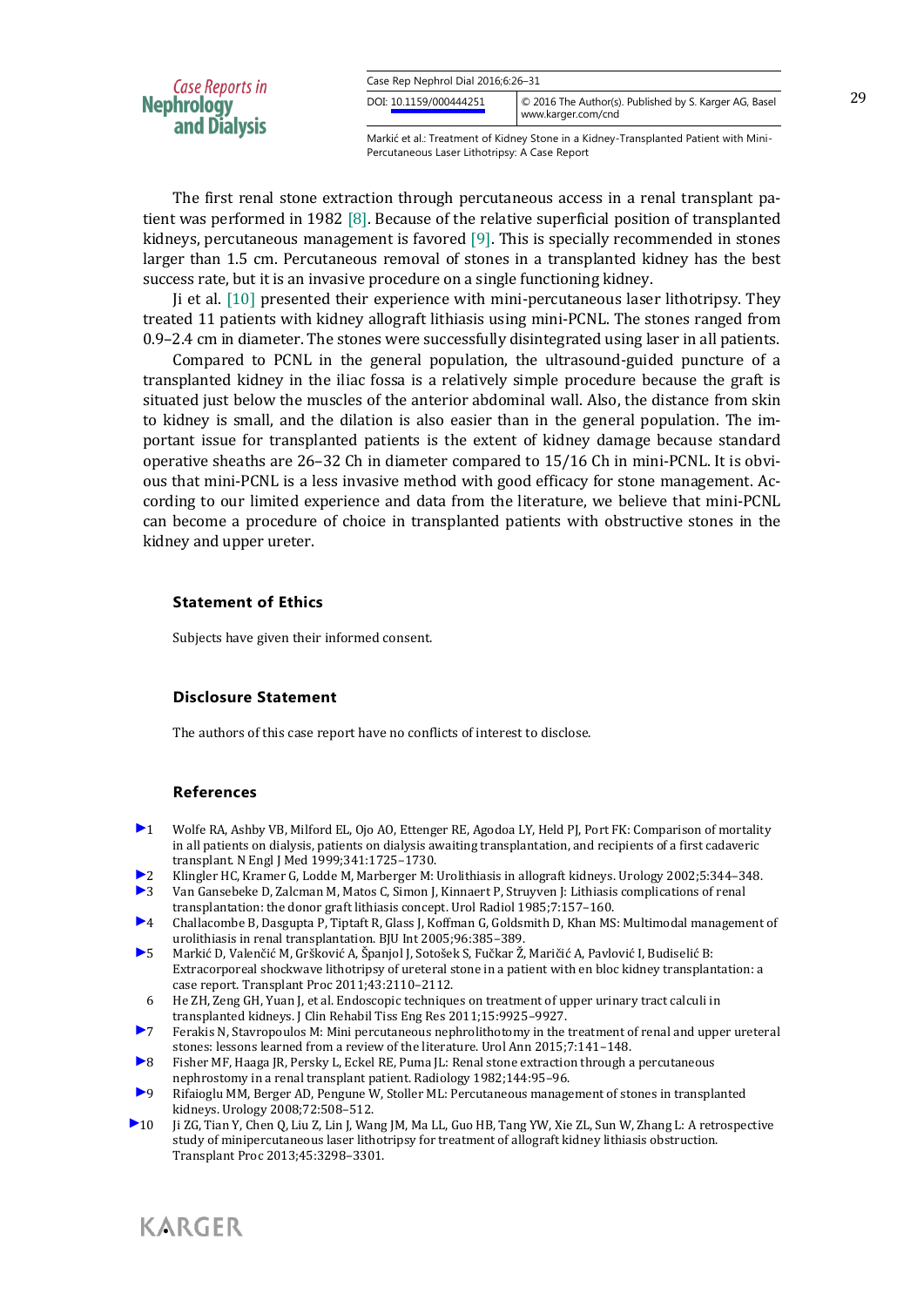|                   | Case Reports in |
|-------------------|-----------------|
| <b>Nephrology</b> |                 |
|                   | and Dialysis    |

| Case Rep Nephrol Dial 2016;6:26-31 |                                                                              |
|------------------------------------|------------------------------------------------------------------------------|
| DOI: 10.1159/000444251             | © 2016 The Author(s). Published by S. Karger AG, Basel<br>www.karger.com/cnd |

30

Markić et al.: Treatment of Kidney Stone in a Kidney-Transplanted Patient with Mini-Percutaneous Laser Lithotripsy: A Case Report



**Fig. 1.** Pretreatment X-ray showed ureteral stone in the renal pelvis close to the loop of nephrostomy.



**Fig. 2.** Nephroscopic view of renal pelvis stone before starting the lithotripsy.

# **KARGER**